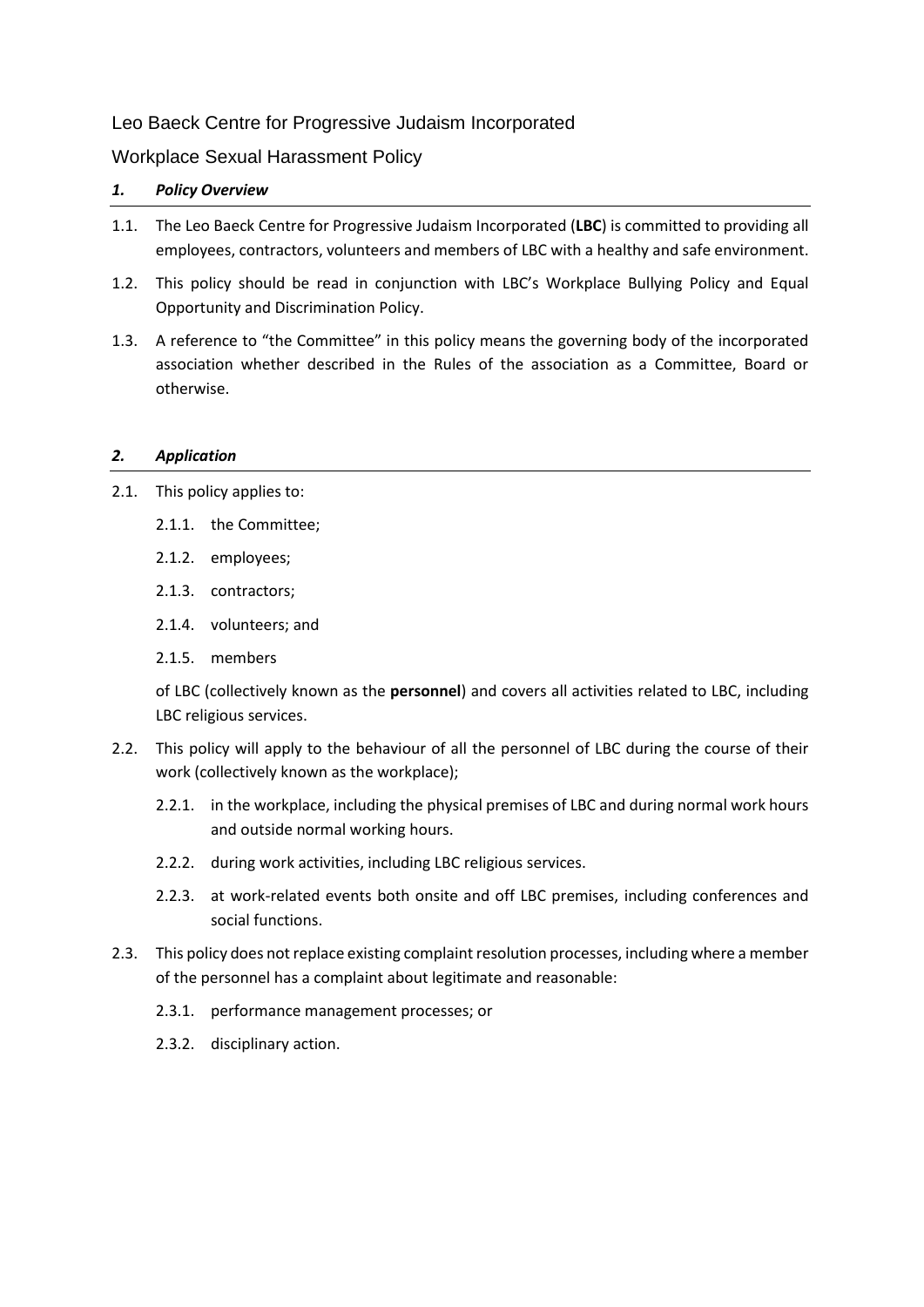### *3. What is sexual harassment?*

- 3.1. Sexual harassment is unwelcome sexual conduct which makes a person feel offended, humiliated and/or intimidated where that reaction is reasonable in the circumstances. Sexual harassment in employment is unlawful under the *Sex Discrimination Act 1984* (Cth).
- 3.2. Whether the behaviour is unwelcome is determined subjectively; how the conduct in question was perceived and experienced by the recipient rather than the intention behind it.
- 3.3. Whether the behaviour was offensive, humiliating or intimidating is determined objectively; whether a reasonable person would have anticipated that the behaviour would have this effect.
- 3.4. Sexual harassment in the workplace can take various forms. It can involve, but is not limited to:
	- 3.4.1. subtle pressure or demands for sexual favours or activity;
	- 3.4.2. repeated requests for social meetings especially after prior refusal.
	- 3.4.3. staring or leering at a person or at parts of their body.
	- 3.4.4. displays of sexually graphic material including posters, pictures and messages on desks, notice boards, lockers, or other areas where they are likely to be seen by others.
	- 3.4.5. unnecessary familiarity, such as deliberately brushing against a person; massaging them without invitation, etc.
	- 3.4.6. unwanted physical contact, such as touching, fondling, pinching, patting, embracing, hugging, grabbing and kissing.
	- 3.4.7. sex-orientated jokes, innuendo or offensive gestures.
	- 3.4.8. distribution of sexually offensive reading material or objects.
	- 3.4.9. unwelcome comments or questions about a person's sex life.
	- 3.4.10. suggestive comments or innuendoes about a person's physical appearance or sexual preferences.
	- 3.4.11. inferences of sexual morality;
	- 3.4.12. tales of sexual performance.
	- 3.4.13. Sex-based insults or taunts.
	- 3.4.14. Gestures or body movements of a sexual or intimidatory nature.
- 3.5. A person who sexually harasses another person may be found personally liable for the sexual harassment, as well as LBC being found liable.
- 3.6. Some instances of sexual harassment may be criminal offences.

#### *4. Responsibility*

- 4.1. All personnel have an obligation and responsibility to proactively promote a workplace free of sexual harassment.
- 4.2. The Committee is responsible for: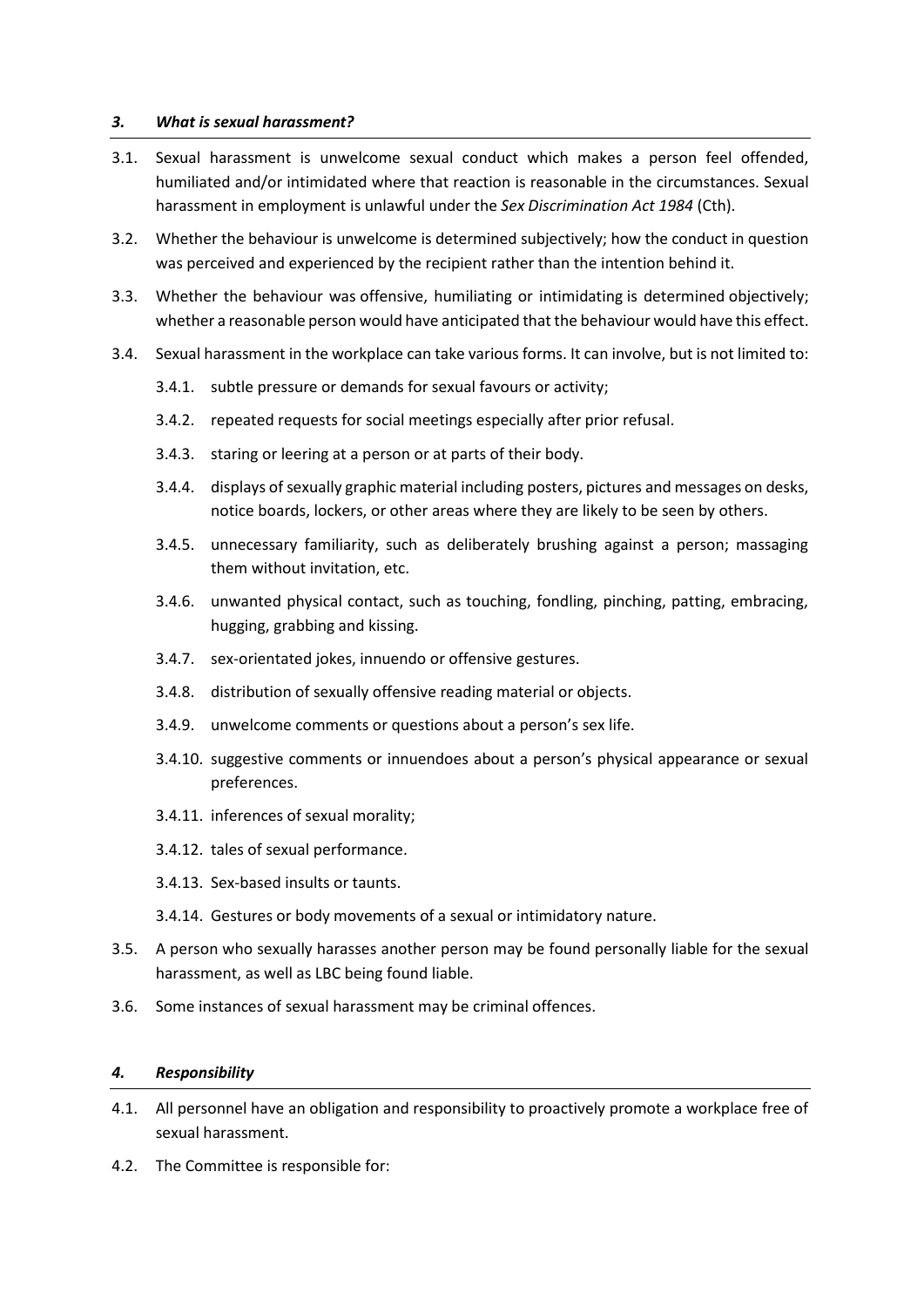- 4.2.1. endorsing this policy and related procedures; and
- 4.2.2. proactively promoting a workplace free from sexual harassment and acting on incidents;
- 4.2.3. providing for appropriate training and information to personnel of the workplace about what are acceptable and unacceptable workplace behaviours;
- 4.2.4. informing personnel of the actions they can take if they feel they are being sexually harassed;
- 4.2.5. arranging or providing adequate and appropriate support to personnel who make a complaint about sexual harassment, including ensuring that the matter is treated confidentially and that the complainant is not victimised; and
- 4.2.6. dealing fairly with all persons involved in allegations of sexual harassment including ensuring due process.
- 4.3. Employees, contractors, volunteers and members are responsible for:
	- 4.3.1. ensuring they are familiar with this policy and complying with this policy;
	- 4.3.2. understanding the responsibilities and adhering to the policies and procedures associated with maintaining an environment free of sexual harassment;
	- 4.3.3. maintain complete confidentiality if they provide information during the investigation of a complaint.
- 4.4. This policy recognises that in some situations, people may not be aware that their behaviour is unacceptable or offensive, because such behaviour has become part of the prevailing culture of the workplace. It is the Committee's role to set acceptable standards and apprise personnel of their expectations.

### *5. Complaint Procedure*

### **Making a Formal Complaint**

- 5.1. Someone who feels they are being sexual harassed, or has witnessed another person being sexually harassed, is entitled to make a formal complaint to the President of the Committee (**President**). The complaint may be made by another person should they so choose, on behalf of a personnel member.
- 5.2. The complaint must be in writing and provide sufficient information for the President to assess whether an investigation is warranted. The President may seek further information from the complainant or the other personnel member in order to ascertain whether an investigation is warranted. The complaint should include details of what informal steps have been taken to seek to resolve the matter or, if these have not been taken, why they are inappropriate.
- 5.3. Unless the President is convinced that the complaint is frivolous or malicious, the President will instigate an investigation of the complaint in circumstances where:
	- 5.3.1. informal efforts have not resolved the matter; and/or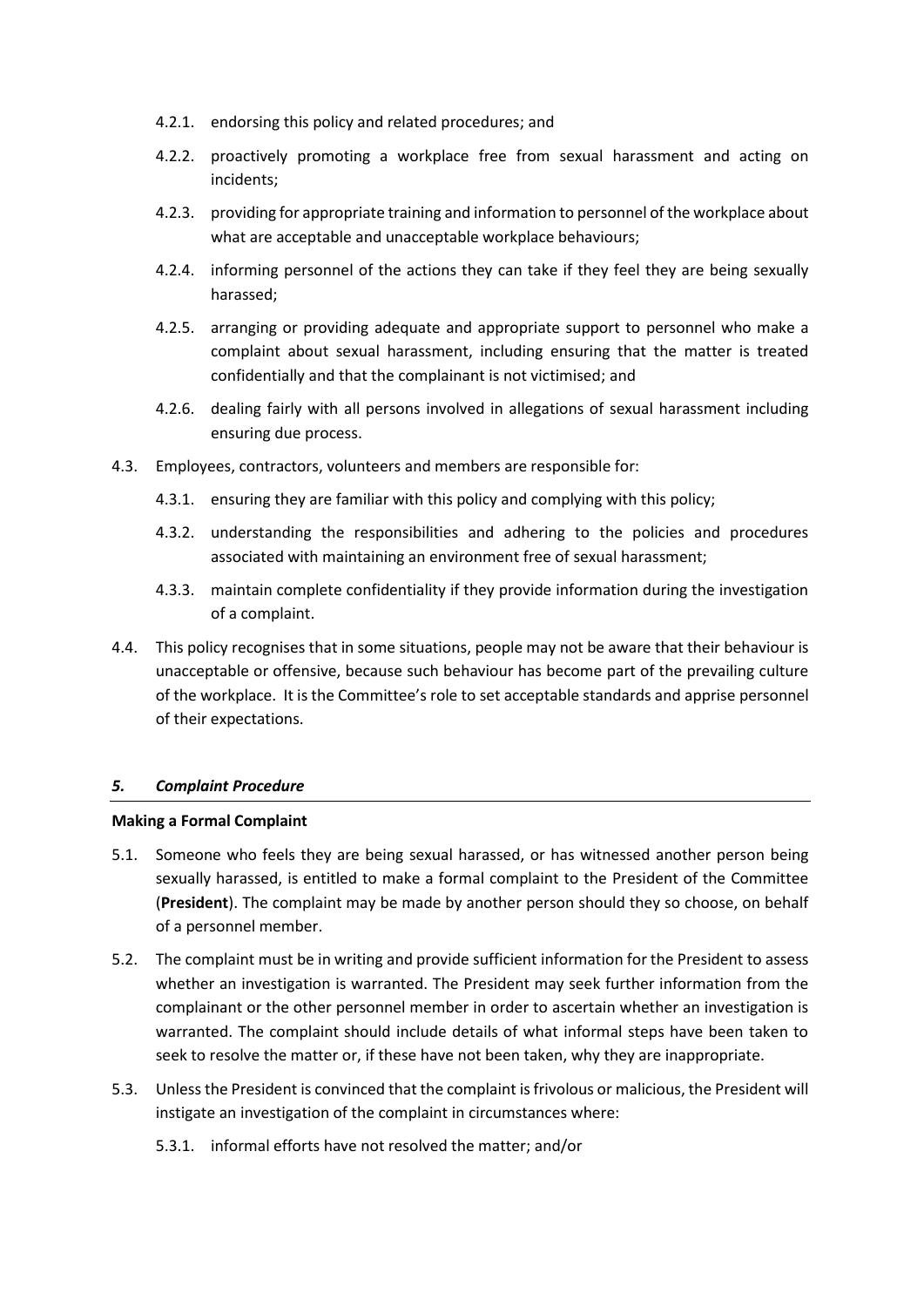- 5.3.2. someone complained against has refused to participate in, or withdrawn from, conciliation.
- 5.4. If the President is convinced that the complaint is frivolous, vexatious or malicious, the President may advise the Committee to further investigate this and consider disciplinary action.
- 5.5. In the event that the President wishes to make, or is the subject of, a formal complaint, such complaint may be made in writing to another member of the Committee. The Committee must then nominate an independent member of the Committee to undertake the complaint procedure set out in this policy.

### **Investigation of Formal Complaints**

- 5.6. Where the President assesses that an investigation of a complaint is warranted, the President will instigate a formal investigation into whether or not sexual harassment has occurred and, if so, who have been the perpetrators.
- 5.7. The person(s) against whom the complaint is made will be informed of the allegations and advised of their entitlement to be assisted by a work colleague or another representative, should they so choose. They will also be advised that the outcome of the investigation could lead to disciplinary action.
- 5.8. The President shall ensure that whatever the outcome of the complaint, the complainant is not victimised.
- 5.9. The investigation may include gathering evidence from the complainant, the person(s) against whom the complaint is made and other relevant persons. The investigation shall be made in a timely manner, but ensure that everyone involved has adequate time and resources to provide relevant information. The report of the investigation shall be provided to the Committee, the complainant and the person(s) against whom the complaint was made.

#### **Action on the Report**

- 5.10. The President shall advise the Committee on:
	- 5.10.1. the appropriate action, based on the findings of the investigation, which may include:
		- an apology;
		- changes to work practices;
		- disciplinary action;
		- training; or
		- notes placed in personnel file etc,
	- 5.10.2. whether or not disciplinary action is warranted against the person or persons subject to the complaint;
	- 5.10.3. remedial actions which should be taken by the Committee to prevent sexual harassment; and
	- 5.10.4. whether counselling, conciliation or mediation should be provided.

#### **Disciplinary Action**